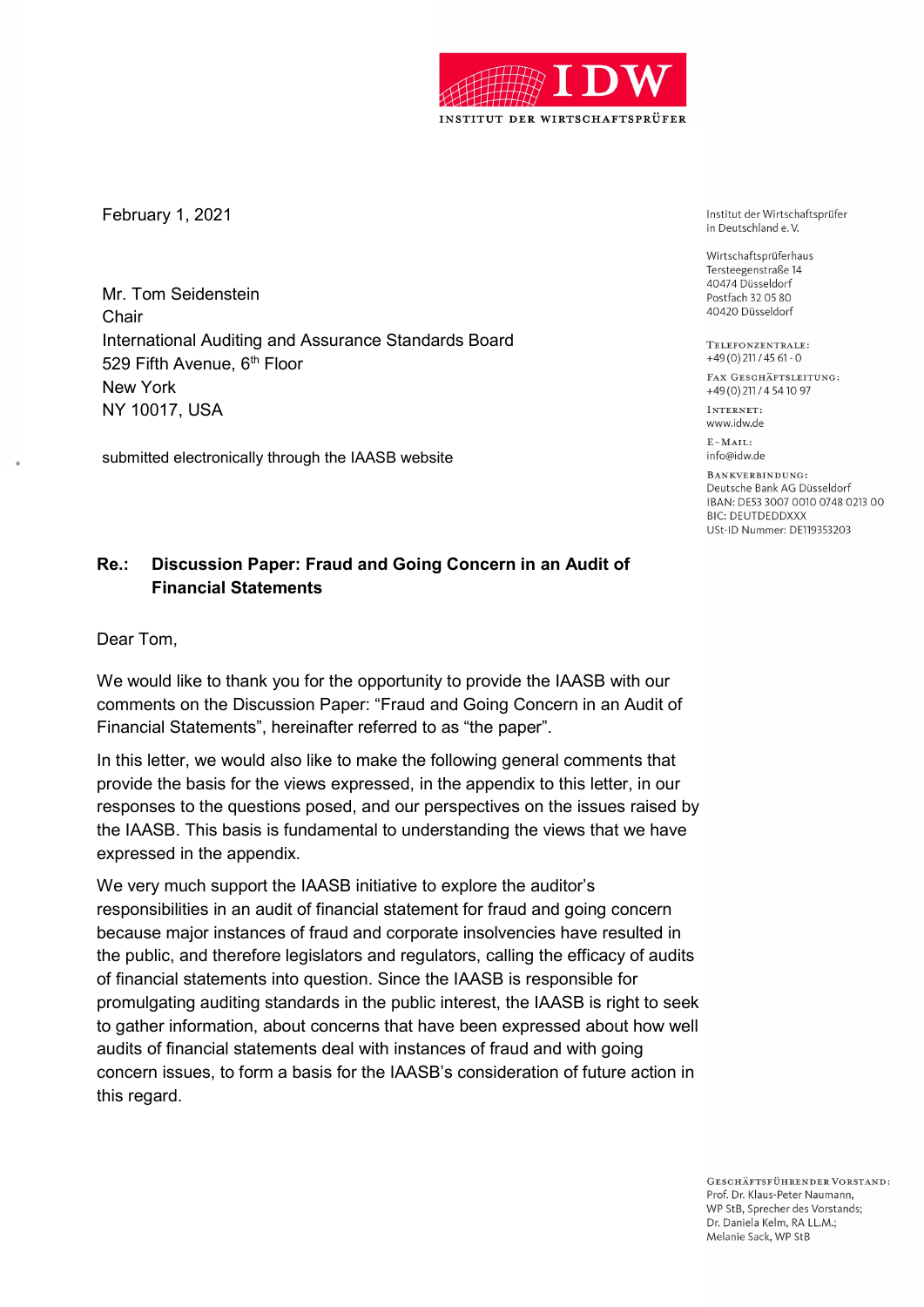

#### Page 2 of 21 to the Comment Letter to the IAASB of 1 February 2021

### No overselling of supposed panaceas

Given the fact that the IAASB (and its predecessor, the IAPC) have previously revised the standards on going concern and fraud a few times since the late 1990's, the IAASB needs to be particularly careful not to leave the impression that any actions it takes will more than just incrementally ameliorate supposed deficiencies in the role of auditors or audit effectiveness with respect to fraud or going concern. Both issues are excruciatingly difficult matters of public policy for which there will never be a "silver bullet" that will satisfy all stakeholders in all respects: it is therefore incumbent upon the IAASB to seek to not "oversell" its ability to resolve these issues and to engage in a frank dialogue with its stakeholders about some of the largely intractable aspects of these issues.

### Remaining within the standard setting remit of the ISAs

In this vein, we therefore also welcome the IAASB having clarified that issues regarding the audit treatment of fraud and going concern are embedded in the financial reporting ecosystem and that therefore the IAASB is not is a position to resolve these issues alone. However, we would like to point out that the nature of the questions posed, and the perspectives sought, in the paper indicate that the IAASB may be prompting stakeholders to provide direction to the IAASB to seek to address matters in its standards that go beyond the remit of the IAASB as an international standard setter. The scope of the ISAs is the audits of financial statements (and other historical financial information, if one includes ISA 805) – not assurance or any other engagement with respect to matters other than financial statements. National legislators and appropriately legislatively empowered regulators can expand the scope of audits of financial statements to cover other matters and do so (e.g., the audit of internal control over financial reporting as part of the financial statement audit under the Sarbanes-Oxley Act in the United States, or assurance on the management report as part of the financial statement audit in Germany), but as an international standard setter, the IAASB cannot unilaterally expand the required scope of audits of financial statements to cover other matters. Doing so would lead to the ISAs no longer being universally applicable for audits of financial statements, because if the IAASB expanded the required scope of audits beyond the noted opinion and report, the ISAs would be at variance with most national legislation requiring audits of financial statements.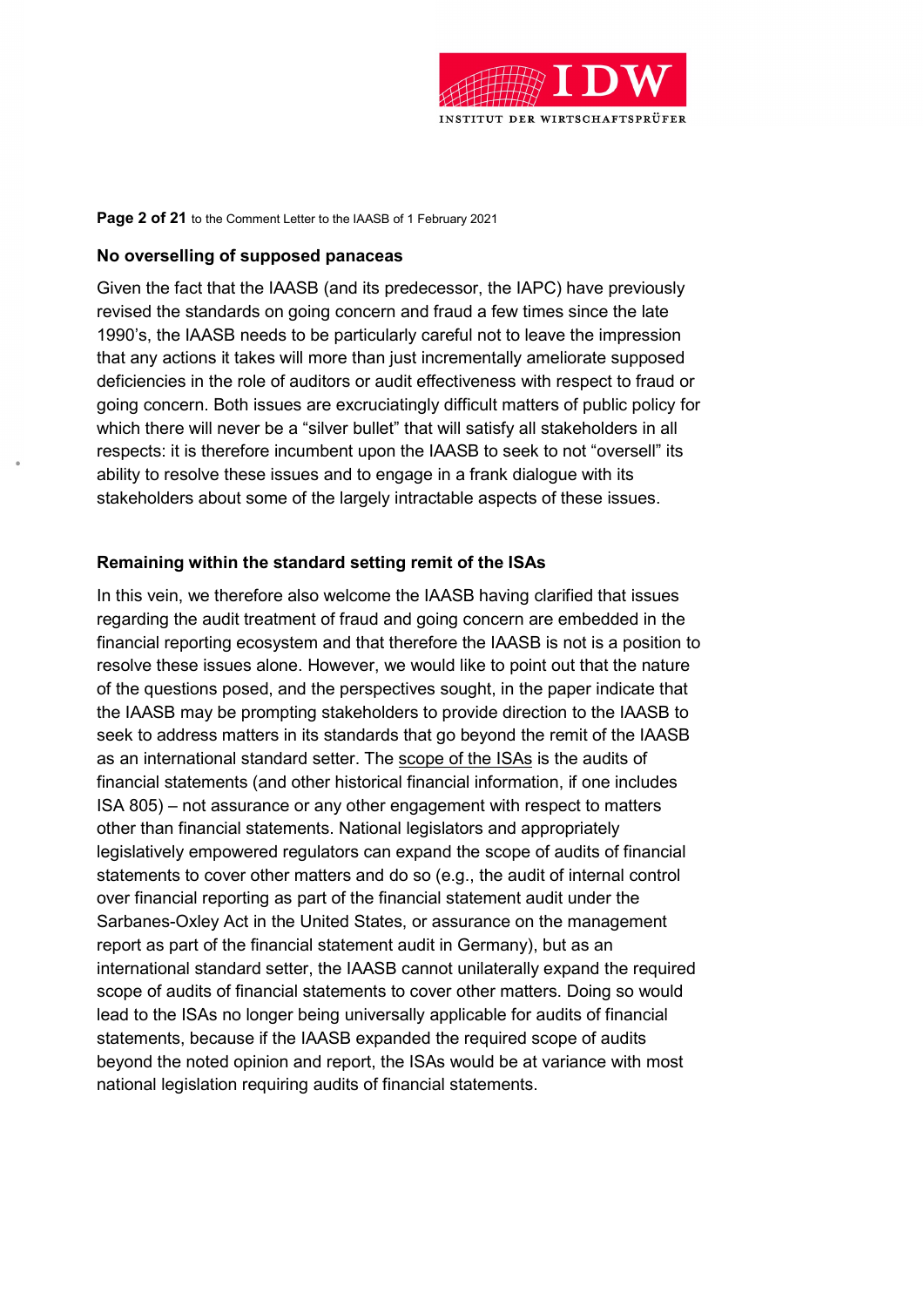

#### Page 3 of 21 to the Comment Letter to the IAASB of 1 February 2021

Consequently, matters beyond those needed to express an opinion on the financial statements and report on the auditor's findings must be beyond the scope of the ISAs: such matters can only be addressed by national legislation or regulation and accompanying national standards. It is for these reasons that our responses to the questions posed, and perspectives sought, deny that required expansions of audit scope through the ISAs are possible or even desirable. Nevertheless, the IAASB may consider whether other assurance engagements in relation to fraud and going concern issues performed on a voluntary basis are of sufficient interest internationally to warrant a response by the IAASB, which may include, but may not necessarily be, standard setting in the first instance.

### Using an evidence-based approach

The nature of the agenda papers in relation to fraud in the December webmeeting of the IAAB appear to indicate to us that the IAASB may already be considering potential changes to its standards without having undertaken a systematic analysis yet of the causes of the supposed audit scandals relating to fraud and going concern. This can only lead to longer, more complex standards with more requirements and application material – not necessarily better standards that address the causes.

We believe that for issues as important as going concern and fraud, the IAASB's approach needs to be evidence-based – that is, the IAASB should concentrate on finding out "what went wrong" in supposed audit scandals over the last several years to the extent robust information about this is available and then, only if the problem is identified as a deficiency in existing standards (i.e., not a performance issue resulting from failure to apply a clear standard) should the IAASB undertake focused changes to its standards. In investigating and considering the underlying causes, it may be fruitful for the IAASB to dig deeper than just the high level causes often given by audit regulators and inspectors (e.g., the "catch-all" reasons such as "inadequate exercise of professional skepticism" or "not gathering sufficient appropriate evidence") to address issues such as why certain "red flags" for fraud or going concern issues were missed or not appropriately taken into account in auditor actions. This is not to say that the IAASB should not explore all avenues, including augmenting its standards, but the IAASB should take an evidence-based approach when moving beyond exploration.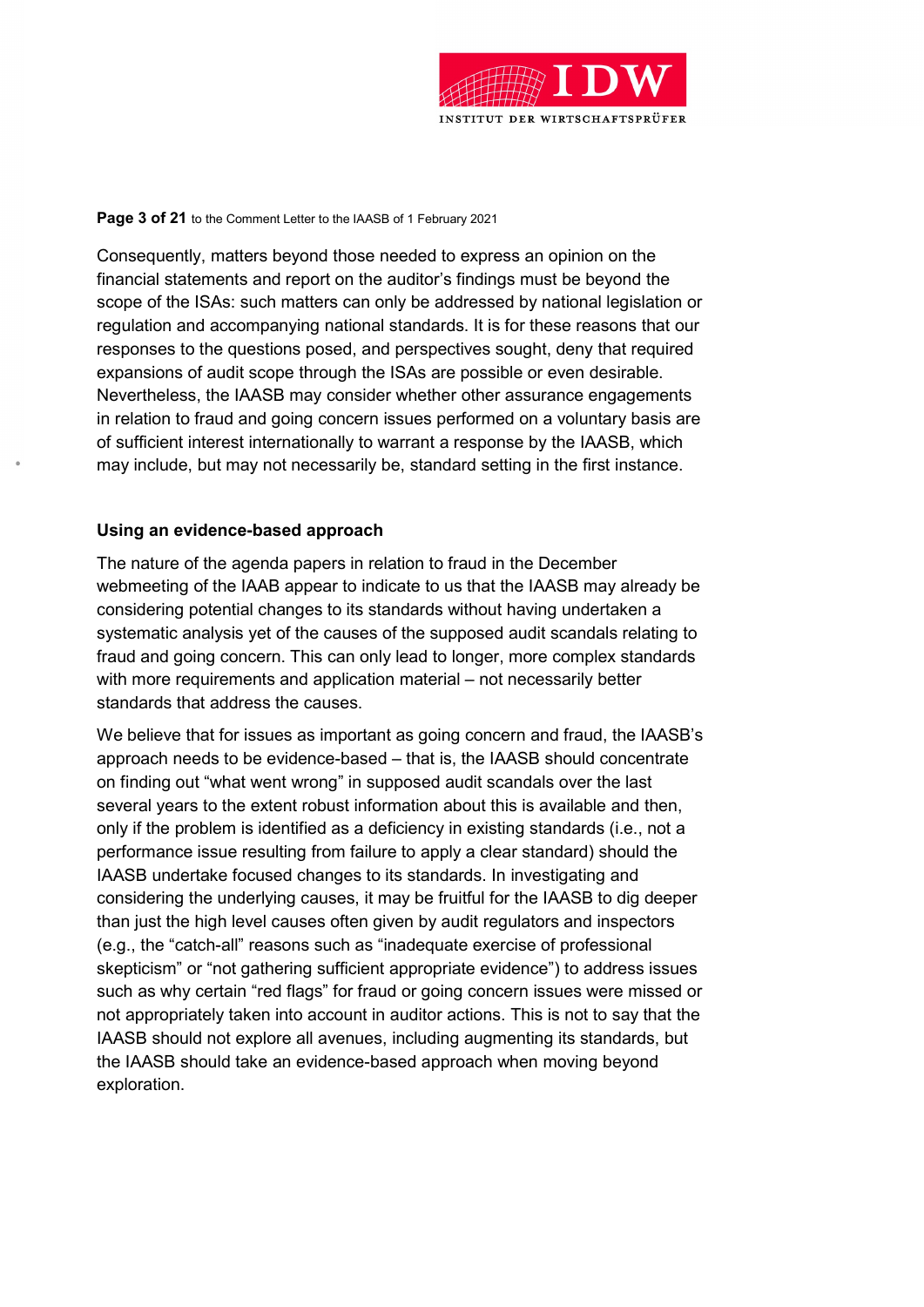

### Page 4 of 21 to the Comment Letter to the IAASB of 1 February 2021

We would be pleased to provide you with further information if you have any additional questions about our response, and would be pleased to be able to discuss our views with you.

Yours truly,

Melanie Sack Wolfgang Böhm

541/584

Wolfay V. Kolm

Executive Director Technical Director, Assurance Standards Director, International Affairs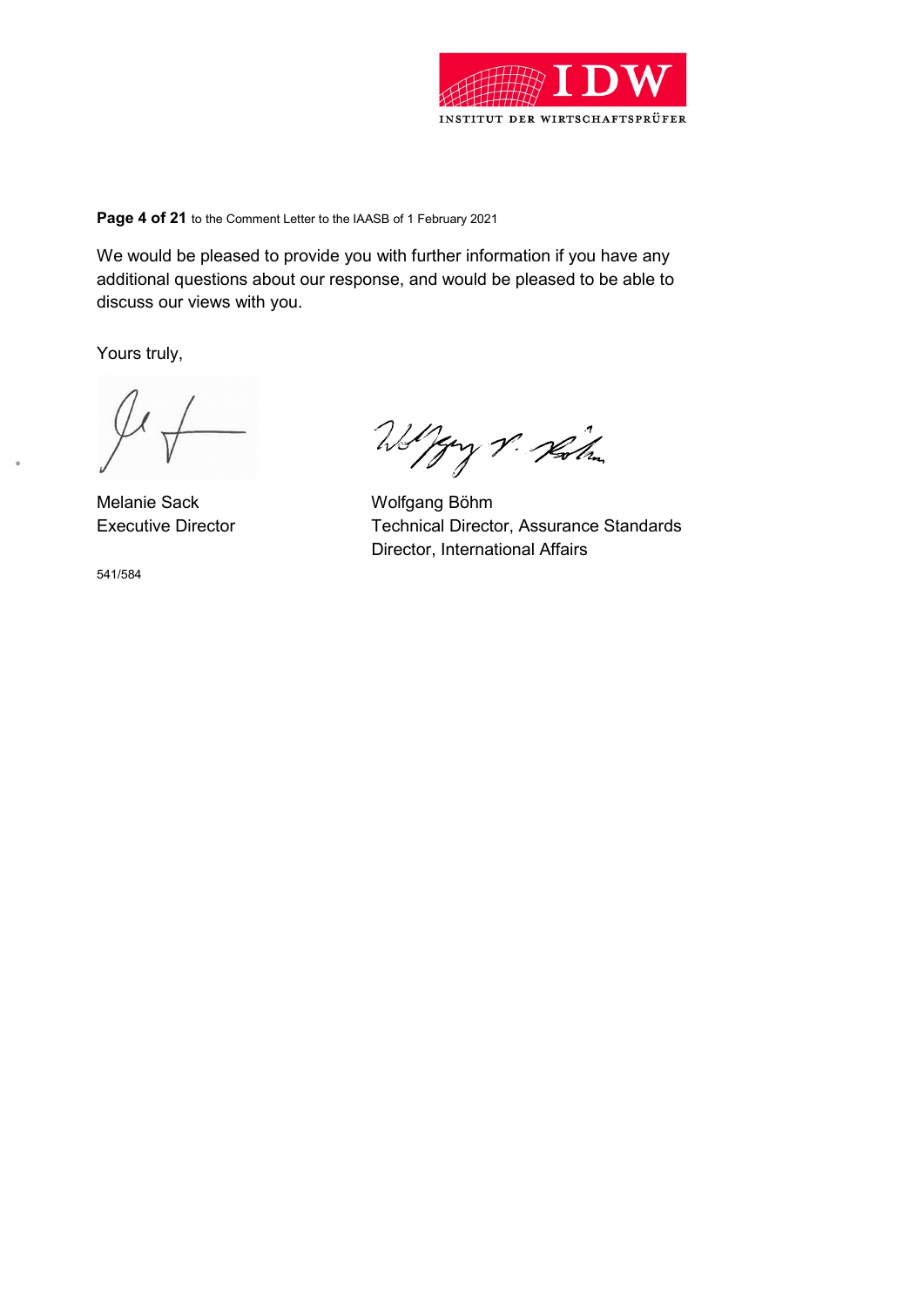

Page 5 of 21 to the Comment Letter to the IAASB of 1 February 2021

### Appendix: Questions for Respondents and Perspectives Requested

### 1. In regard to the expectation gap (see Section I):

### (a) What do you think is the main cause of the expectations gap relating to fraud and going concern in an audit of financial statements?

As we point out in the body of our letter, the IAASB should take an evidencebased approach to considering the basis for its future actions. To this effect, the question posed in 1 (a) to stakeholders is an important source of information, but is not sufficient on its own. As we explain in the body of the letter, the IAASB should investigate the underlying causes of supposed audit failures involving fraud or going concern issues. The identification and evaluation of these causes would provide more robust information about what the main cause of the expectations gap relating to fraud and going concern is likely to be. Based on our understanding of the issues as described below, we surmise that the knowledge and reasonableness gaps together form the largest portion of the expectations gap.

We are convinced that there will only be at most marginal reductions in the performance gap for fraud and going concern issues if the IAASB improves the clarity of its standards and adds more guidance to support implementation. Other causes of the performance gap (see (b) below), which may be more significant, can only be addressed by other participants in the audit environment.

In relation to the **evolution gap**, we note that, if asked, users of financial statements and auditors' reports will always want more and better information and therefore seek to have audits evolve further. However, simply seeking to be responsive to these desires without considering that audits and any other additional engagements must be completed within a reasonable time to be relevant to users and at reasonable cost (which is a public policy issue on the proportion of GDP that a society wishes to expend on audits and additional engagements) does not adequately deal with consideration of the societal costs and benefits involved. In line with our comments in the body of the letter, unless the scope of financial reporting frameworks is generally extended worldwide, to the extent that the evolution gap involves seeking to satisfy stakeholder desires (e.g., future viability) beyond an audit opinion on the financial statements and communication of the auditor's findings thereon, such required scope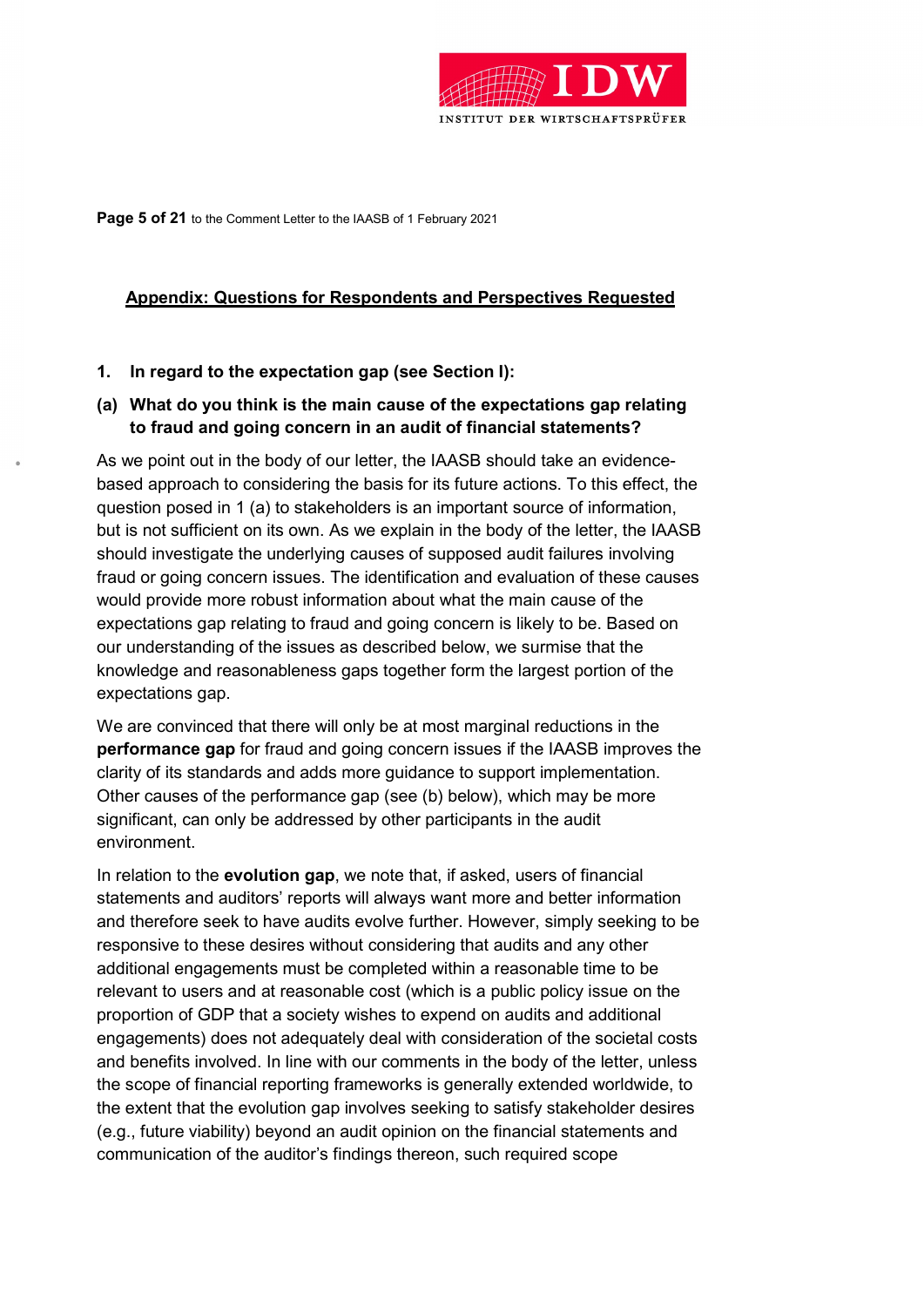

Page 6 of 21 to the Comment Letter to the IAASB of 1 February 2021

extensions of the audit are beyond the remit of the ISAs and hence the IAASB for financial statement audits.

Adding very robust or enhanced procedures, to improve audits of financial statements, that ultimately cause the costs of audits to increase by orders of magnitude, or incrementally augmenting standards that costs substantially less but only marginally improves audit performance, is not likely to satisfy stakeholders either way: it is unlikely that, given the history of changes made to ISAs 240 and 570 over the last twenty-two years, the IAASB will miraculously discover previously undiscovered "significant quick wins" that substantially increase audit performance for fraud and going concern issues at reasonable cost. Furthermore, as the discussion on KAM when drafting ISA 701 showed, the need, due to independence requirements, to retain audit as an attestation, rather than direct engagement, which implies that original information about the entity ought to be provided by management rather than the auditor, and the related legal confidentiality requirements that the ISAs cannot overcome, mean that improving the transparency of auditor communication to users of the financial statements beyond ISA 701 may be difficult.

The knowledge gap and the reasonableness gap both reflect severe information asymmetry between parties knowledgeable about audits (e.g., auditors, auditing standard setters and knowledgeable regulators) and parties with comparatively little knowledge about audits (e.g., legislators, the media, users, less knowledgeable regulators, and the public). Given the available literature on auditing, including, but not limited to, introductory auditing textbooks, and the content of the auditor's responsibility section of the auditor's report (which was expanded for both going concern and fraud in 2015), lack of interest or diligence appears to be the only explanation for the knowledge gap for those parties supposedly interested in audits but that lack the knowledge to understand what auditors do and are required to do.

While the knowledge gap is severe on its own, the **reasonableness gap** is a more serious and intractable problem because it relates to public expectations that can never be fulfilled due to the inherent limitations of audits. With the exception of a FEE Paper from 2007<sup>1</sup> that deals systematically with the inherent limitations of audits, both auditing standards and literature only address this

 $\overline{a}$ 1 FEE (now Accountancy Europe), "Selected Issues In Relation to Financial Statement Audits: Inherent Limitations, Reasonable Assurance, Professional Judgment and Its Documentation, and Enforceability of Auditing Standards", October 2007.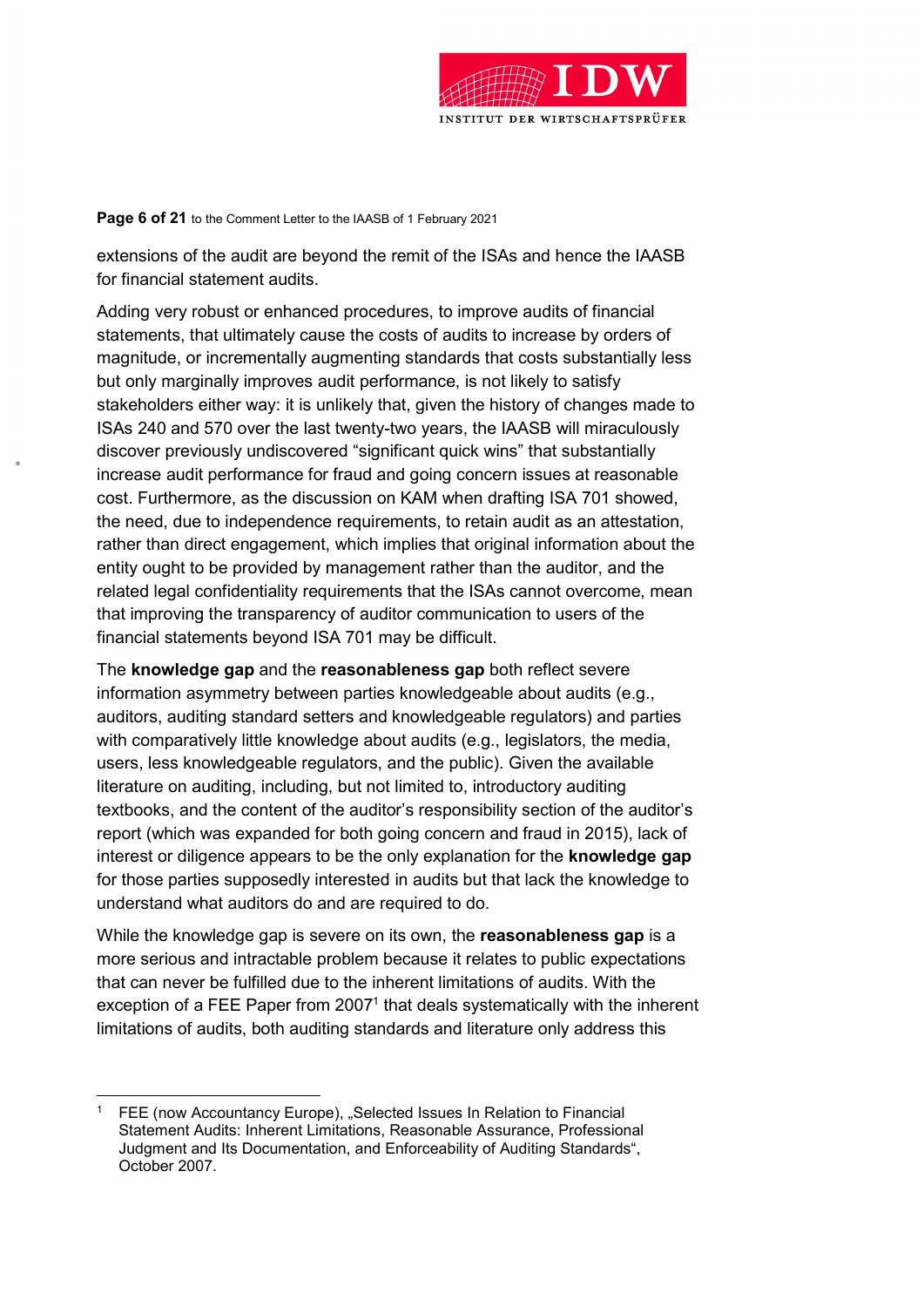

### Page 7 of 21 to the Comment Letter to the IAASB of 1 February 2021

issue in cursory fashion which means that even if parties sought to improve their knowledge about audits in this respect, they would have great difficulty doing so.

Contributing to the reasonableness gap is the problem that for the uninitiated, auditing, like accounting, also suffers from what is often called "numeracy bias" or "precision bias" – that is, the belief that since financial accounting involves numbers and auditing involves examining the veracity of those numbers, properly audited numbers must be "right". The undersigned have encountered numerous instances in which otherwise highly educated representatives of the media, legislators and regulators (often with prestigious law degrees), and members of the public react with disbelief (they appear to believe that the auditing profession is "just being defensive") when the judgmental nature of accounting (recognition, measurement, classification, presentation and disclosures) and auditing and other assurance engagements (e.g., the persuasiveness of evidence) is explained to them.

This is all the more surprising for those with a legal education, since even they recognize that with the power of the courts to gather evidence from entities other than the entity whose financial statements are being audited, search for and seize documents, force the disgorgement of evidence, and subject individuals to interrogation or cross-examination under oath, the prosecution may not be able to obtain the conclusive evidence needed to prove in a court the guilt of a supposed perpetrator of a financial crime beyond any reasonable doubt even when there is virtually no doubt that a crime has been committed. These inherent limitations apply even more so to auditors of financial statements, who do not have these powers and where much of the evidence obtainable is persuasive rather than conclusive. As noted above and in relative contrast to court proceedings, to be relevant audits must be completed within a reasonable time and society expects audits to be performed at a reasonable cost, which represent real inherent limitations to audits beyond the inability to force the disgorgement of evidence, etc.

We believe that auditing standard setters and the auditing profession have exacerbated the information asymmetry versus other stakeholders about the reasonableness gap by not engaging in a frank dialogue with other stakeholders about this gap for fear of appearing "defensive".

# (b) In your view, what could be done, by the IAASB and/or others (please specify), to narrow the expectation gap related to fraud and going concern in an audit of financial statements?

The IAASB can explore whether there are matters within the ISAs that are unclear that could be clarified and therefore might marginally improve auditor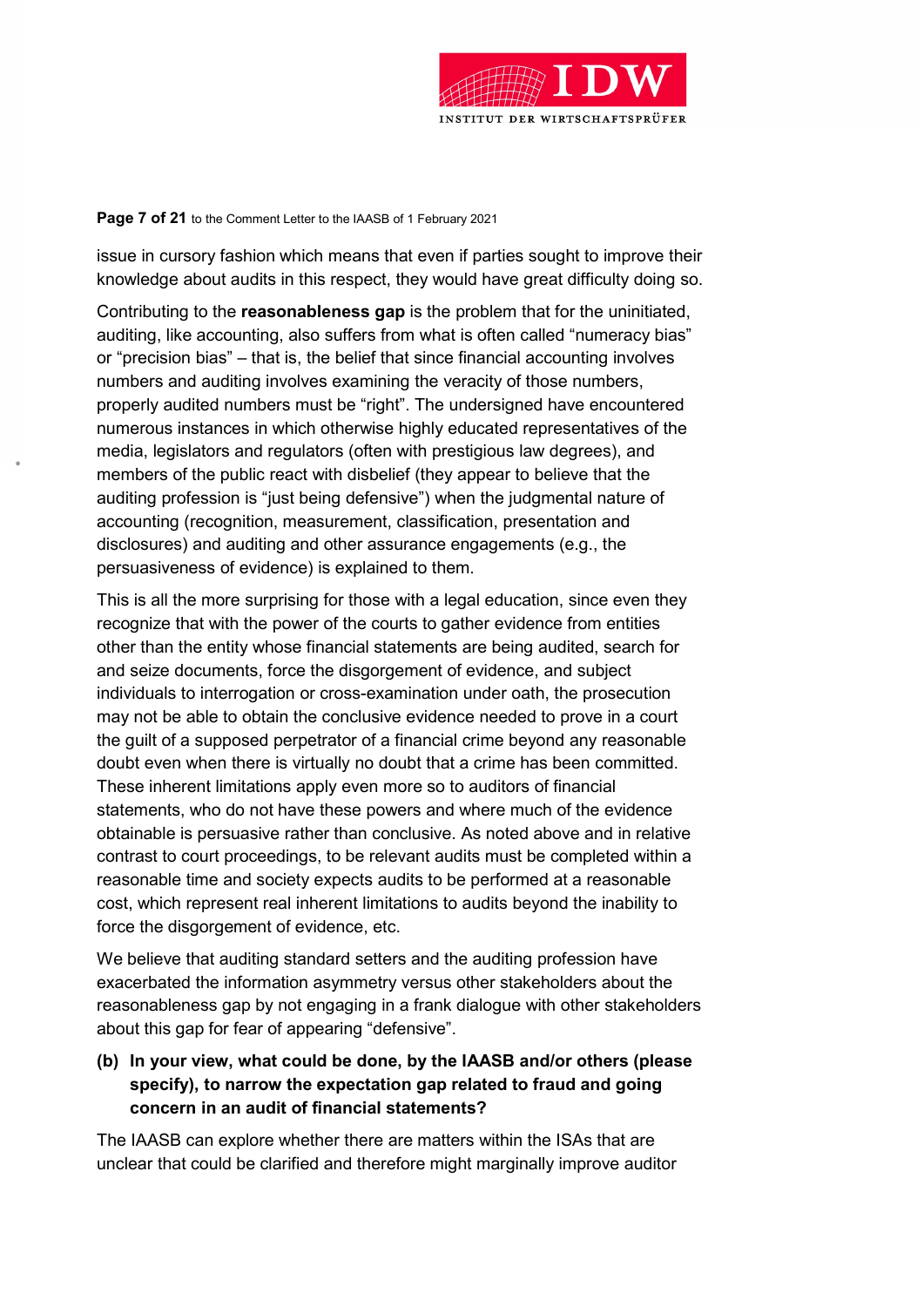

#### Page 8 of 21 to the Comment Letter to the IAASB of 1 February 2021

performance, but it seems to us that such measures will not narrow the performance gap significantly. Other causes of the performance gap (inadequate: time, auditor competence, compliance with clear standards, firm policies or procedures, etc.), which are likely to be significantly greater than issues of clarity of standards and insufficient implementation support, can only be addressed by other participants in the audit environment (legislators, regulators, those charged with governance, firms, educators, etc.), but the IAASB may have a role in facilitating work in this area.

Certainly, the IAASB can also explore whether the ISAs can be augmented to further improve auditor performance or whether other voluntary assurance engagements might be helpful to deal with the evolution gap. We just believe it to be unlikely that the IAASB will be able to improve auditor performance more than just incrementally with respect to fraud and going concern by means of auditing standards at reasonable cost. Furthermore, as noted in the body to our letter, expanding the required scope of the ISAs is not possible and the IAASB cannot require the performance of other assurance engagements. For the reasons noted in our response to (a), improving transparency in auditors' reports may require financial reporting frameworks to require additional disclosures related to going concern and fraud by management in the financial statements, which we understand is unlikely to occur in the short or mediumterm – if at all.

With respect to the knowledge and reasonableness gaps, we note that the IAASB has an important public interest role in explaining to stakeholders what auditors ought to do and what auditors do (both related to the knowledge gap) as well as what auditors cannot do (reasonableness gap). This educational role of the IAASB – particularly in relation to the reasonableness gap – has not been adequately taken up by the IAASB in the past due to concerns about appearing "defensive". We believe that the IAASB, national standard setters and the profession need to engage in a frank dialogue with other stakeholders about the knowledge and reasonableness gaps to seek to significantly reduce these gaps.

### The IAASB is interested in perspectives on what more is needed to narrow the knowledge gap with regard to the meaning of material uncertainty related to going concern, to enable more consistent interpretation of the concept.

The underlying problem with the clarity of the meaning of material uncertainty related to going concern and the related knowledge gap is the fact that what "going concern" and "material uncertainty" mean depends upon the requirements of the applicable financial reporting framework.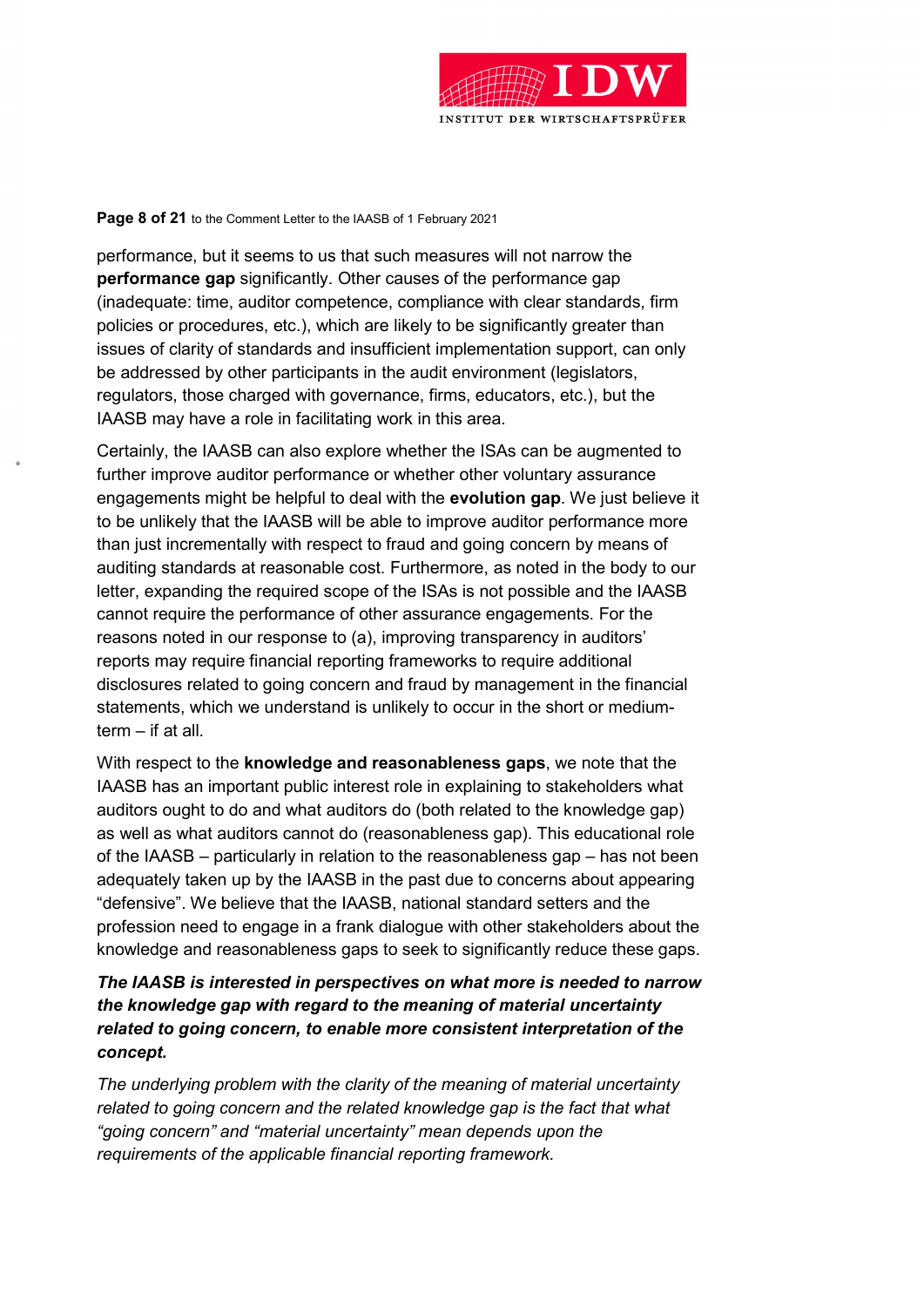

#### Page 9 of 21 to the Comment Letter to the IAASB of 1 February 2021

The fact that financial reporting frameworks deal with going concern differently and with different meanings (see, for example, the differences between the current requirements in IAS 1 and the FASB requirements in the U.S.) leads to a conundrum for the IAASB as an international standard setter in seeking to write an ISA 570 that is neutral with respect to financial reporting frameworks, and accounts for the lack of a definitions section in that standard for meaning of "going concern" and "material uncertainty", etc. Nevertheless, the importance of going concern issues to the very reason for having stakeholders require audits of financial statements causes stakeholders to seek to misuse the IAASB as a "repair shop" for deficient accounting standards in relation to going concern.

In conclusion, we note that the IAPC and then the IAASB had chosen to use IAS 1 as a base for the going concern concepts used in ISA 570, regardless of other financial reporting frameworks. Consequently, if greater clarity about the meaning of these concepts is desired, such clarity ought to be provided by the IASB. If no project is forthcoming from the IASB on this matter in the near future, which is very likely, the IAASB may need to consider whether using IAS 1 as a base is still appropriate and whether another financial reporting framework provides more and better guidance that the IAASB can adopt. Concepts that require clarification and delineation from one another include: "going concern", "the ability of the entity to continue as a going concern", "going concern basis of accounting", and "material uncertainty", and the "normal course of business".

2. This paper sets out the auditor's current requirements in relation to fraud in an audit of financial statements, and some of the issues and challenges that have been raised with respect to this (see Sections II and IV).

The IAASB is interested in perspectives about the perceived responsibilities of the auditor regarding non-material fraud in a financial statement audit (i.e., a broader focus on fraud) and what additional procedures, if any, may be appropriate. The IAASB is also interested in perspectives about whether additional audit procedures should be required when a non-material fraud is identified, and if so, what types of procedures.

In line with our comments in the body of the letter, we note that the objective of an audit is to form an opinion on whether the financial statements have been prepared, in all material respects, in accordance with the financial reporting framework. Consequently, in line with those comments, the required scope of an ISA audit cannot be extended to the detection of non-material frauds.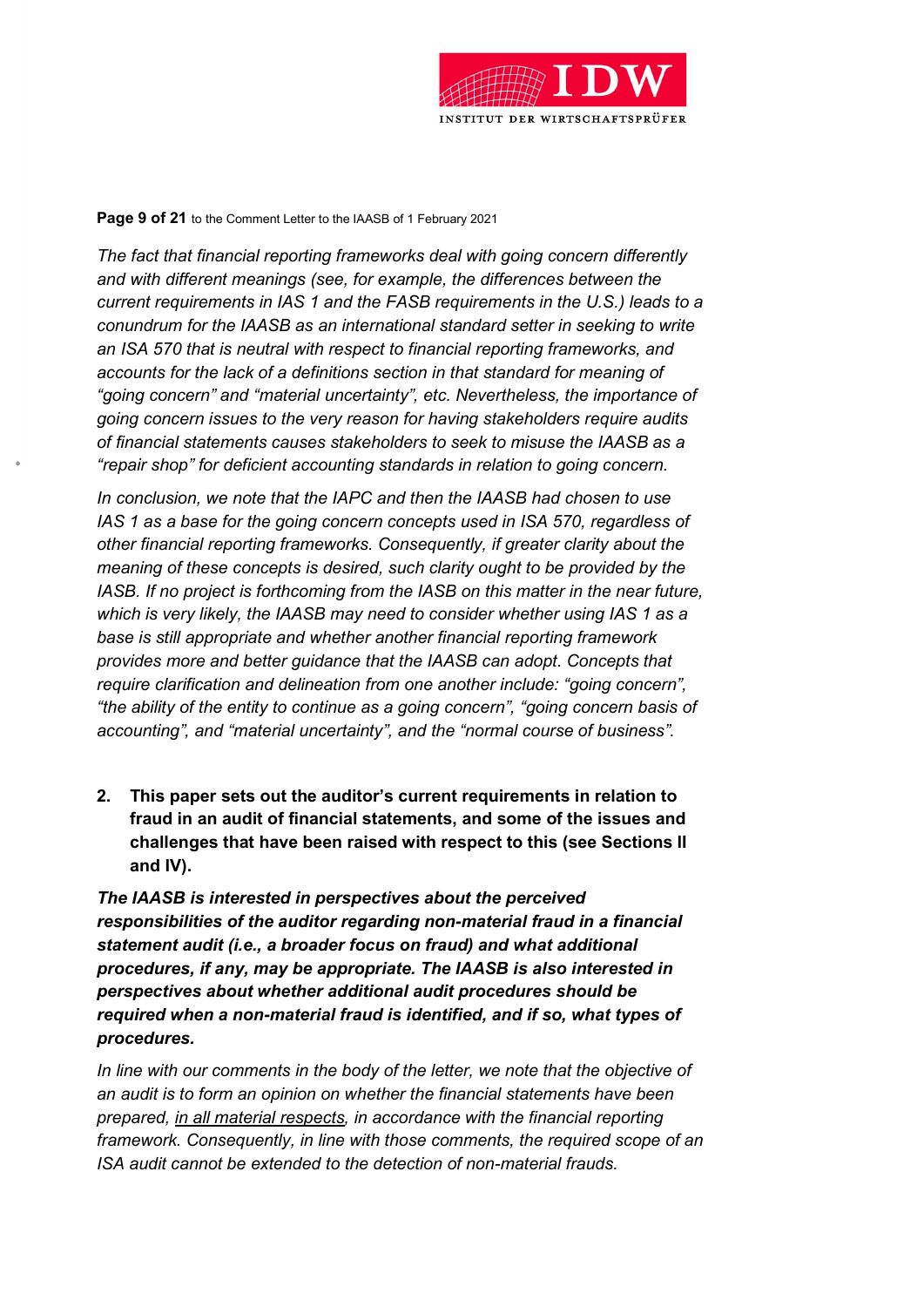

#### Page 10 of 21 to the Comment Letter to the IAASB of 1 February 2021

Furthermore, due to the inherent limitations of an audit as described in our response to Question 1 (a) on the reasonableness gap, it simply is not possible for an audit to identify all non-material frauds, even with unlimited time and resources (an employee absconding with a paperclip is, strictly speaking, misappropriation of assets) – this is a matter that needs to be dealt with as part of the reasonableness gap. The resources and time needed to seek to detect immaterial frauds (and even then due to the inherent limitations of audits, not all of them would be found) would make audits prohibitively expensive and would cause them to be completed at a time at which the results of the audit would no longer be relevant to users. We would also like to point out that extending the scope of the audit to detect non-material frauds without a concomitant requirement for management and those charged with governance to prevent and detect such frauds would cause the responsibilities of auditors to exceed that of management and those charged with governance, who design and implement, or oversee the design and implementation, of controls to prevent and detect fraud – but the cost of controls to seek to have an entity prevent detect all non-material frauds would vastly exceed the benefits.

We believe that the current requirements in paragraphs 36 and 37 of ISA 240 for non-material frauds are appropriate and need not be augmented.

The IAASB is interested in perspectives on whether enough emphasis is placed on the auditor's responsibilities around fraud related to third parties. We are also interested in feedback about the auditor's role in relation to third party fraud that does not result in a material misstatement of the financial statements but may have a severely negative impact on the entity (e.g., cybercrime attacks).

As we point out in the body of our letter, fraud, including third party fraud, that does not result in a material misstatement of the financial statements but may have a severely negative impact on the entity (e.g. cybercrime attacks) is beyond the scope of the ISAs and cannot be made a required scope of the ISAs by the IAASB – only by legislators or appropriately legislatively empowered regulators. The audit profession may have a role in this area to the extent that those charged with governance or management or interested in having voluntary engagements performed in this area.

We note that management and those charged with governance  $-$  not auditors  $$ are responsible for preventing and detecting fraud by other third parties that lead to a material misstatement of the financial statements: such third party fraud generally relates to misappropriation of assets. For example, retailers and other entities with physical or electronic assets of value are responsible for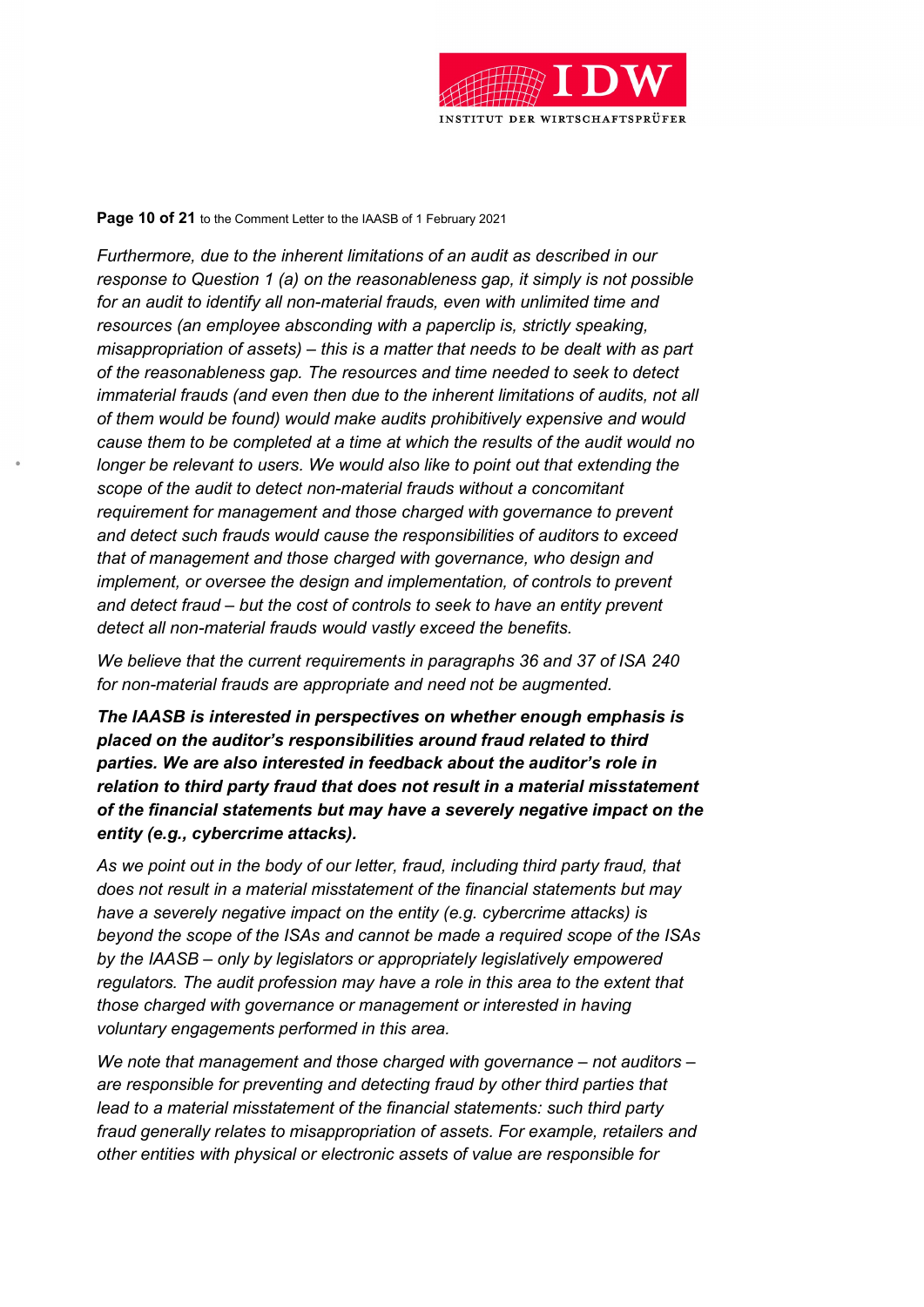

### Page 11 of 21 to the Comment Letter to the IAASB of 1 February 2021

having effective controls in place to prevent "customers" and burglars from stealing merchandise or other items of value. However, the cost of those controls needs to be balanced against the benefit of preventing or detecting such theft. Third party (other than management or employees) misappropriation of assets also often takes place through suppliers not delivering goods or services as ordered, or not delivering them in the quality or quantity as ordered, but being paid as if they had. Again, the responsibility for preventing and detecting such misappropriation of assets is the responsibility of management and those charged with governance by establishing effective controls over goods and services received. When management or employees collude with other third parties to commit such fraud against an entity (e.g., the third parties misappropriate the assets with the connivance of management or employees in exchange for kick-backs, including having management or employees choose certain suppliers even though their price is higher than that for other suppliers for the same quality, or the quality is less than that of other suppliers for the same price), it is a case of corruption that may be exceedingly difficult to detect as part of the financial statement audit because management or employees may forge documents to cover up such fraud or, in some cases, there may not even be any documents within the entity to indicate such fraud.

Based on these considerations, we conclude that seeking to further increase auditor emphasis on third-party fraud as part of a financial statement audit is misplaced. This would not preclude management or those charged with governance form seeking voluntary engagements in this area.

### In your view:

### (a) Should the auditor have enhanced or more requirements with regard to fraud in an audit of financial statements? If yes, in what areas?

In line with our comments in the body of the letter, the IAASB should undertake an evidence-based analysis before considering whether enhanced or more requirements with regard to fraud ought to be introduced in an audit of the financial statements. However, we do believe that it may be worth exploring three issues in particular as a basis for this:1. Whether the connection between fraud risk factors and the assessment of misstatement risk at the financial and assertion levels is adequate, 2. Whether more clarity could be given as to when indications for material misstatements due to fraud in the financial statements are strong enough for auditors to need to take further measures, and 3. When auditors may need to be required to undertake forensic measures due to the risk of material misstatement in the financial statement due to fraud.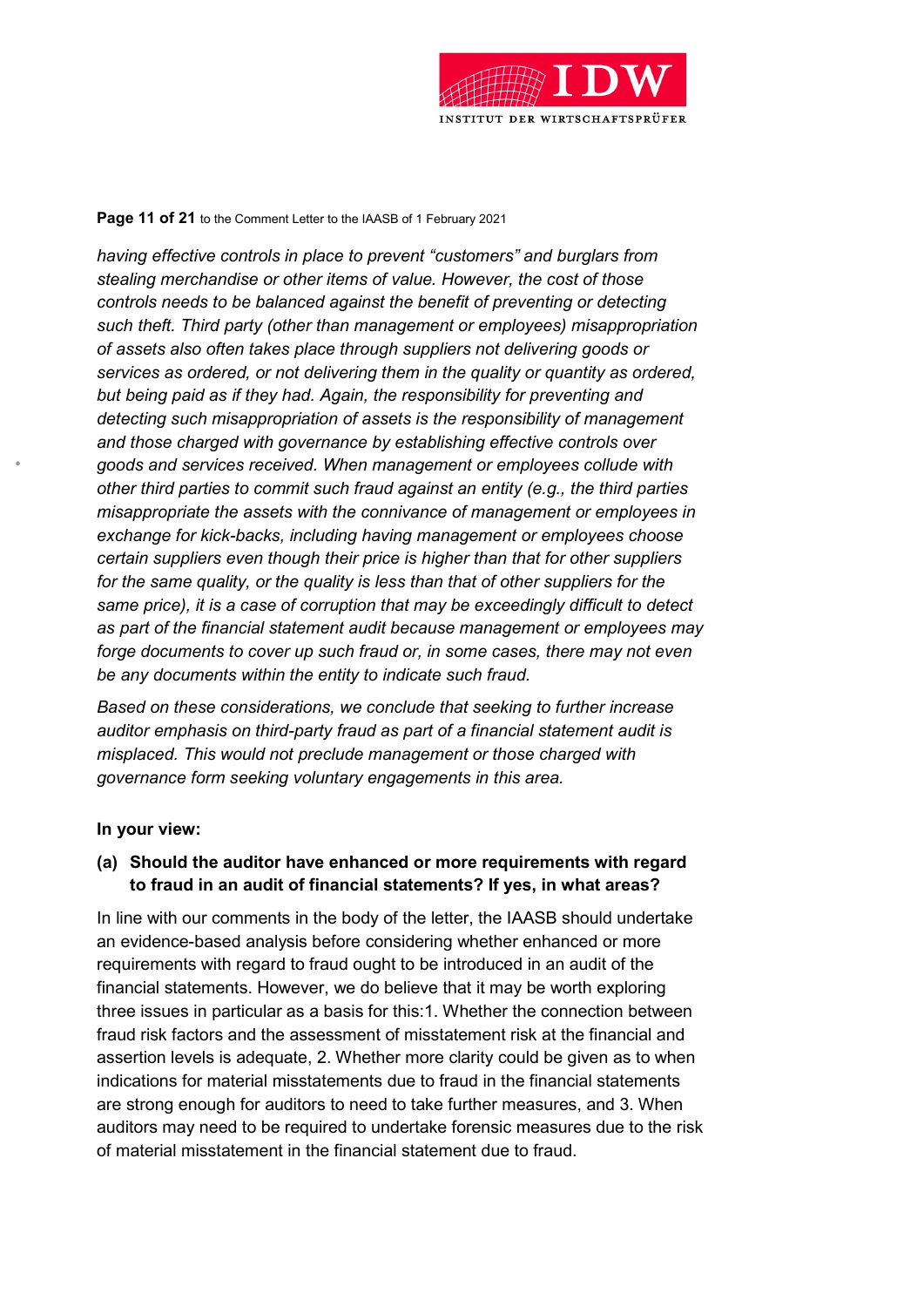

Page 12 of 21 to the Comment Letter to the IAASB of 1 February 2021

# The IAASB is interested in perspectives about the impact of corporate culture on fraudulent financial reporting and what, if any, additional audit procedures for the auditor should be considered by the IAASB in this regard.

We expect that any evidence-based analysis by the IAASB of fraudulent financial reporting over the last several years will likely show that corporate culture – particularly as it relates to management and those charged with governance – is central to whether or not such material frauds occur. Consideration may therefore be given to exploring whether auditors may need to consider certain kinds of corporate cultures as potential fraud risk factors.

The IAASB is interested in perspectives on whether additional engagement quality control review procedures specifically focused on the engagement team's responsibilities relating to fraud should be considered for audits of financial statements of listed entities, and those other engagements, if any, for which the firm has determined an engagement quality control review is required.

We do not believe that additional engagement quality control review procedures or engagement quality review procedures specifically focused on the engagement team's responsibilities relating to fraud should be considered for audits of financial statements of listed entities, and those other engagements, if any, for which the firm has determined an engagement quality control review or engagement quality review ought to be required, because the purpose of both engagement quality control reviews and engagement quality reviews are directed towards an objective evaluation of the significant judgments made by the engagement team in reaching its conclusions to form the audit opinion. This automatically includes any significant judgments related to the procedures undertaken to identify and assess the risks of material misstatement due to fraud, to detect fraudulent financial reporting or the misappropriation of assets, and how the engagement team dealt with detected fraudulent financial reporting or misappropriate of assets. There is therefore no reason to add additional engagement quality control review or engagement quality review procedures.

The IAASB is interested in perspectives about requiring the use of forensic specialists or other relevant specialists in a financial statement audit, and, if considered appropriate, in what circumstances the use of specialists should be required.

The nature of the procedures used by forensic specialists are not generally different from those used by financial statement auditors. The main difference is how they are used and in what combination. For example, forensic specialists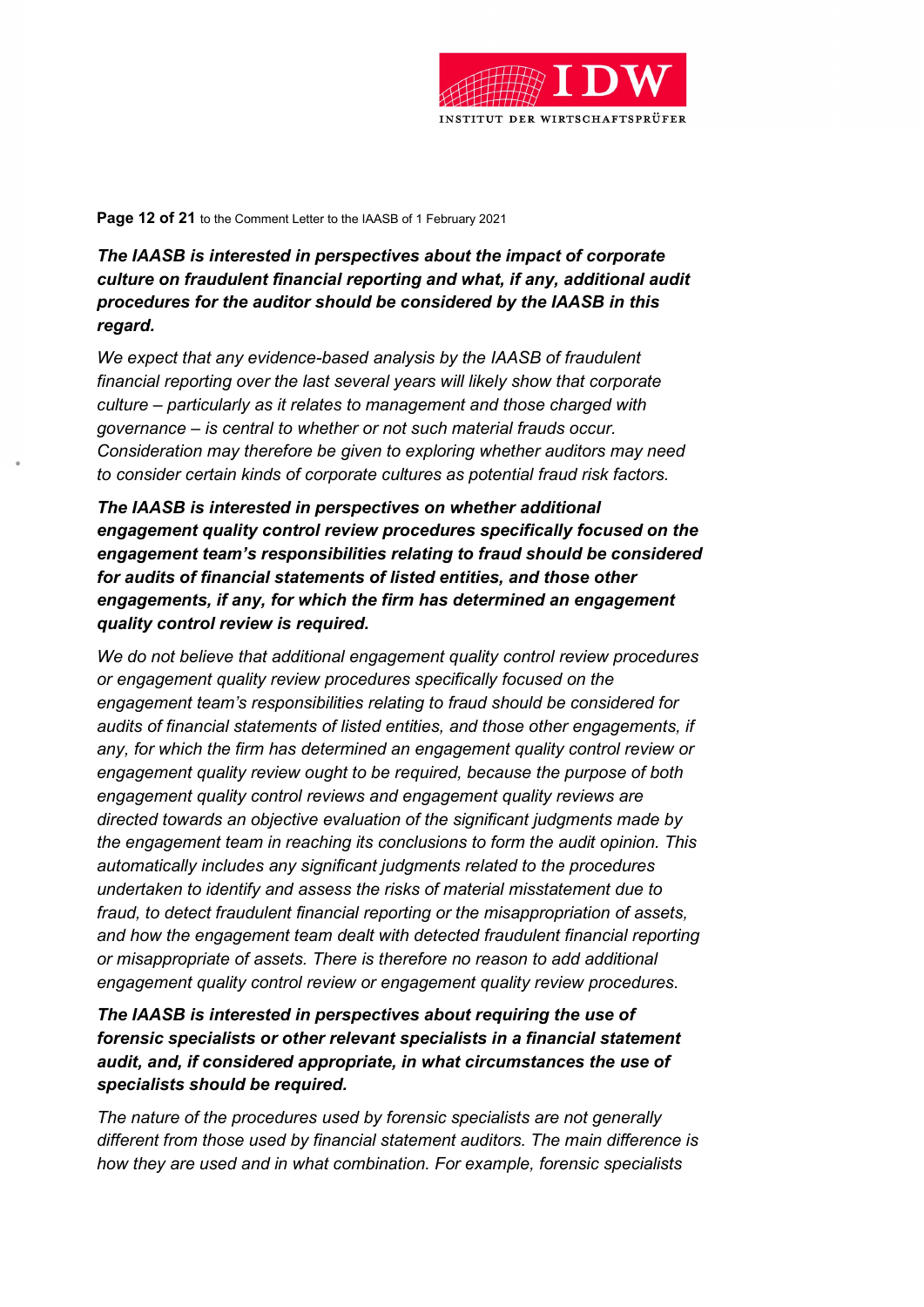

#### Page 13 of 21 to the Comment Letter to the IAASB of 1 February 2021

also use inquiry as a procedure, but they use inquiry in a more systematic and aggressive way to find gaps or inconsistencies in responses to enable the specialist to gather evidence that may contradict the documentary record and, for example, demonstrate forged evidence. The length and intensity of such inquiry exceeds that normally used in an audit of financial statements, and such inquiry is used in combination with other forensic approaches, which also exceed those used in audits of financial statements in length and intensity. Using such forensic approaches generally in a financial statement audit would cause auditors to perform such procedures even when the risk of a material misstatement due to fraud has been assessed as being acceptably low, which would cause an exorbitant increase in the costs of audits. For this reason, such forensic approaches need to be directed to instances where fraud is suspected, rather than being used for financial statement audits generally.

Since the nature of the procedures used by forensic specialists is not generally different from those used by financial statement auditors, we believe that when financial statement auditors identify and assess risks of material misstatements due to fraud at assertion level as not being acceptably low, they are capable of performing procedures to appropriately respond to that risk. Furthermore, when financial statement auditors suspect potential material misstatements due to fraud, they are generally capable of designing procedures to respond adequately to that suspicion. Consideration may be given to exploring whether, when after having performed such procedures to respond to such a suspicion, the financial statement auditor still has reasonable grounds for believing that the audit risk due to fraud is not acceptably low, that auditors would need to consider whether an expert with expertise not normally within an engagement team, such as forensic specialists, may be needed.

## (b) Is there a need for enhanced procedures only for certain entities or in specific circumstances? If yes:

We do not believe there are grounds for introducing enhanced procedures within the scope of the audit of financial statements for only certain kinds of entities, because it would lead to the need to perform those procedures for those entities even when auditors assess particular risks of material misstatement due to fraud at assertion level as being acceptably low. However, based on our response immediately above and to (a), consideration may be given to exploring enhanced procedures generally and in certain circumstances within the scope of the audit of the financial statements. Since the IAASB cannot prescribe when engagements must be performed, we do believe that legislators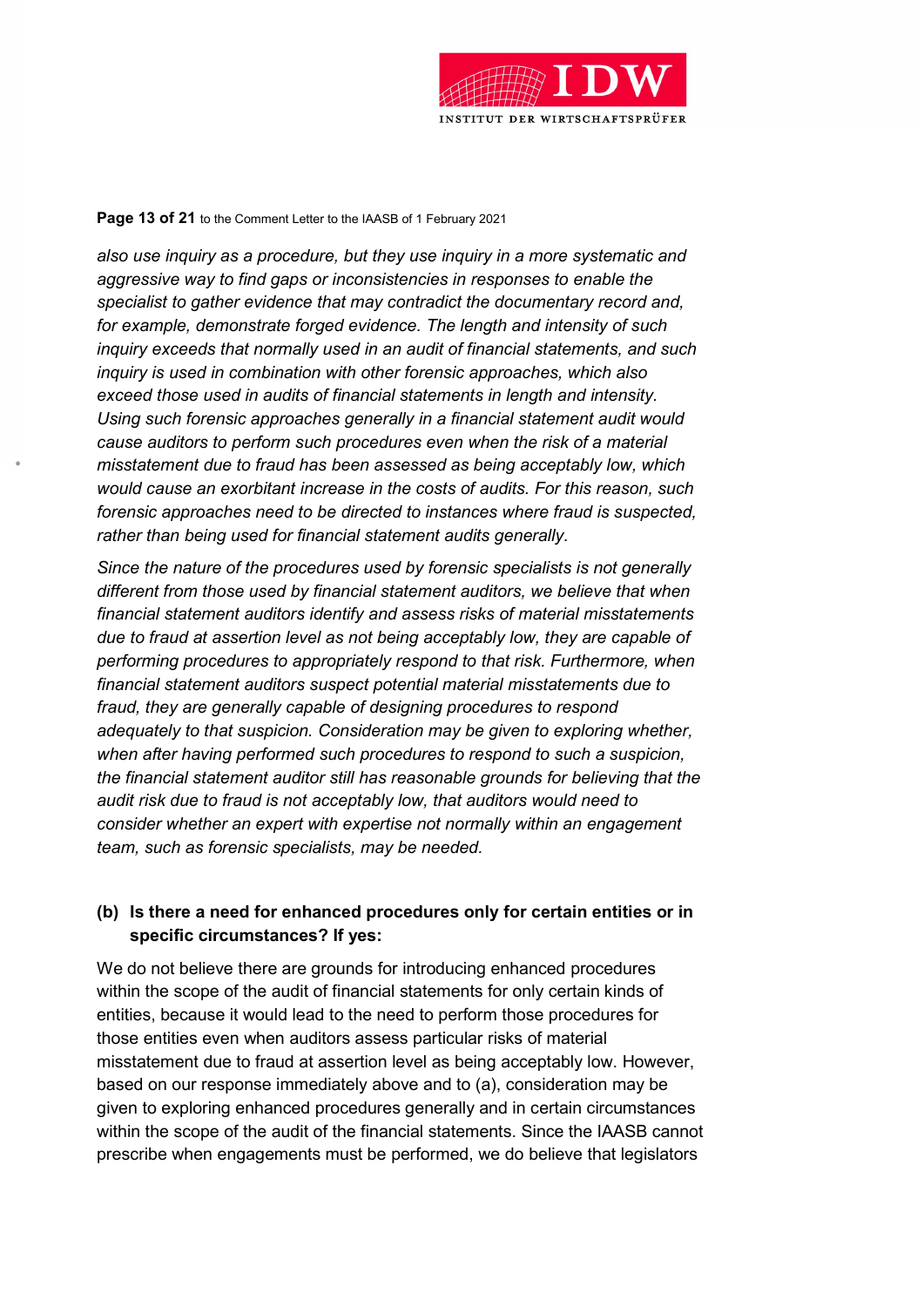

Page 14 of 21 to the Comment Letter to the IAASB of 1 February 2021

may wish to consider whether assurance engagements on internal control or the compliance management system over material misstatements due to fraud are appropriate for listed entities or PIEs.

- i. For what types of entities or in what circumstances? As noted in our response to (b) above, we do not believe that a distinction ought to be made by type of entity or for certain circumstances except as described below in our response to ii.
- ii. What enhancements are needed?

As noted in our response to (a), consideration could be given to exploring: 1. Whether the connection between fraud risk factors and the assessment of misstatement risk at the financial and assertion levels is adequate, 2. Whether more clarity could be given as to when indications for material misstatements due to fraud in the financial statements are strong enough for auditors to need to take further measures, and 3. When auditors may need to be required to under-take forensic measures due to the risk of material misstatement in the financial statement due to fraud, including, when needed, using specialists, such as forensic experts.

iii. Should these changes be made within the ISAs or outside the scope of an audit (e.g., a different engagement)? Please explain your answer.

We believe that enhancements within the scope of the audit financial statements should be made within the ISAs. Other potential matters, such as assurance on internal control or the compliance management system over material misstatements due to fraud, should be done outside of the ISAs, but only legislators and appropriately legally empowered regulators – not the IAASB – can prescribe additional engagements.

(c) Should requiring a "suspicious mindset" contribute to enhanced fraud identification when planning and performing the audit? Why or why not?

We do not support requiring a "suspicious mindset". First, unlike "professional skepticism", it is not a defined term, nor one whose meaning has been explained in any technical auditing literature. Without knowing what the concept actually means, it would be frivolous to support it. Second, if we were to take it to mean that auditors need to actively assume that every piece of evidence may not be authentic, then the logical implication would be that auditors would need to perform procedures to verify the authenticity of each piece of information,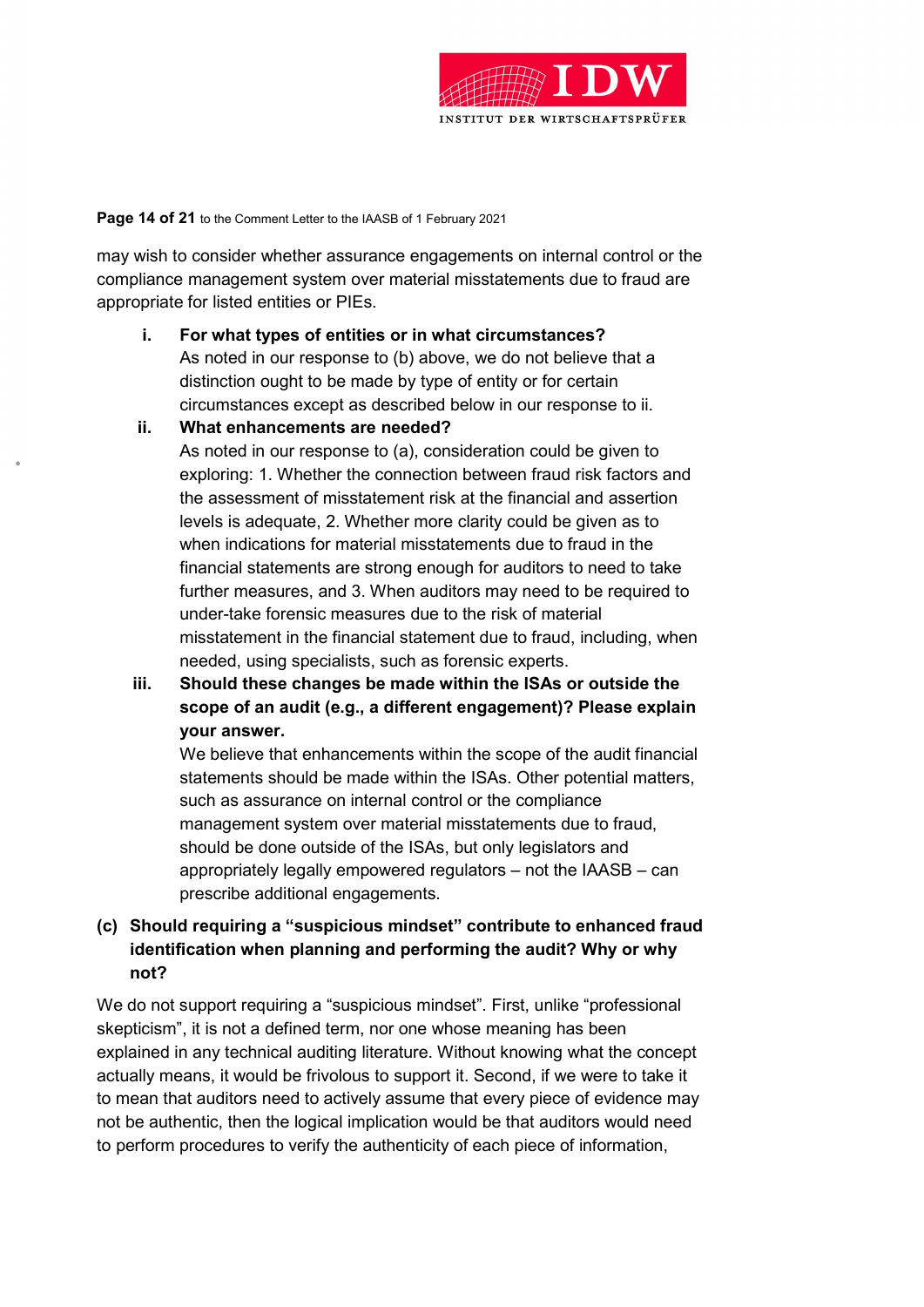

### Page 15 of 21 to the Comment Letter to the IAASB of 1 February 2021

which would convert the entire financial statement audit into a forensic audit. A forensic audit would lead to the costs of audits increasing by orders of magnitude (which means the benefits of audits would no longer be worth the costs) and taking so much time so as to no longer being relevant to stakeholders.

i. Should the IAASB enhance the auditor's considerations around fraud to include a "suspicious mindset"? If yes, for all audits or only in some circumstances?

We refer to our response to (c) above as to why we do not support the concept of "suspicious mindset" generally. In addition, we note that although the concept of professional skepticism is considered to be an invariant concept (there are no levels of professional skepticism) by the IAASB (we note the one exception in ISA 240), the actions that auditors must take to exercise professional skepticism do vary depending upon the circumstances. This means that in cases where auditors suspect instances of material misstatement due to fraud, auditors must adjust their responses accordingly to address the increased risk of material misstatement due to fraud. There is therefore no need to introduce the concept of "suspicious mindset".

# The IAASB is interested in perspectives about whether more is needed in relation to professional skepticism when undertaking procedures with regard to fraud and what additional procedures, if any, may be appropriate.

In line with the approach taken by the IAASB in the further development of ISA 540, ISA 315 and ISA 600, we do not believe that simply adding further references to professional skepticism in the ISAs will serve to improve auditor performance with respect to its exercise. As pointed out in the body of our letter, whether or not additional requirements or procedures are needed or not ought to be based upon an evidence-based analysis. For this reason, we refrain from making suggestions as to whether additional requirements or procedures are needed.

(d) Do you believe more transparency is needed about the auditor's work in relation to fraud in an audit of financial statements? If yes, what additional information is needed and how should this information be communicated (e.g., in communications with those charged with governance, in the auditor's report, etc.)?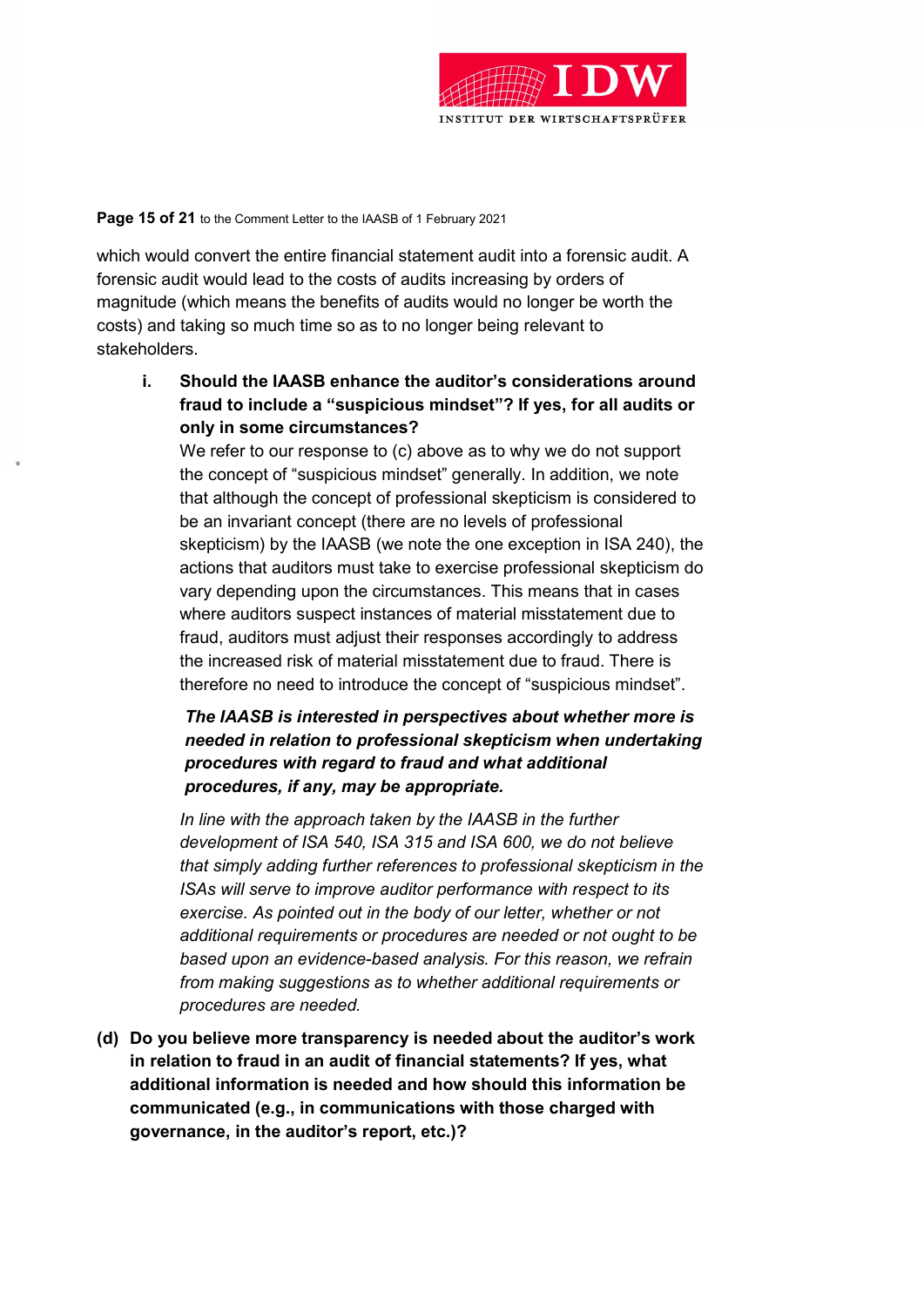

Page 16 of 21 to the Comment Letter to the IAASB of 1 February 2021

# The IAASB is interested in perspectives about whether more transparency is needed with regard to communications with those charged with governance.

## The IAASB is interested in perspectives about whether more information is needed in the auditor's report regarding fraud, and if so, further details about the transparency needed.

We would like to point out that the vast majority of users of auditors' reports in our jurisdiction considered the increases in the length of auditors' reports since 2015 to be excessive (even without KAMs). Hence, we are not convinced that increasing the length of auditors' reports beyond what is currently required actually meets users' needs – the additional material will not be read if it is included. If users seek to understand more about what auditors do generally in relation to fraud in a financial statement audit, there is considerable literature, including the auditing standards, that can serve to inform them. For listed entities under the ISAs (in the EU PIEs), if fraud is a key audit matter, the auditor's response to that key audit matter would be described in the auditor's report. For these reasons, we do not believe that further information is needed in auditors' reports in relation to fraud.

However, given the important role that those charged with governance play in overseeing management, including management's responsibility for establishing internal control systems to deal with fraudulent financial reporting and misappropriate of assets, we believe that enhanced communication by auditors to those charged with governance may be worth exploring – particularly if the auditor suspects or detects fraud.

3. This paper sets out the auditor's current requirements in relation to going concern in an audit of financial statements, and some of the issues and challenges that have been raised with respect to this (see Sections III and IV).

The IAASB is interested in perspectives about whether the concept of, and requirements relating to, a material uncertainty in the auditing standards is sufficiently aligned with the requirements in the international accounting standards.

As we note in our response to the perspective under Question 1 (b), the IAPC/IAASB had used IAS 1 as a basis for the treatment of going concern in ISA 570. Consequently, with one exception, ISA 570 is in line with the wording in IAS 1. However, as we note in our response to the perspective under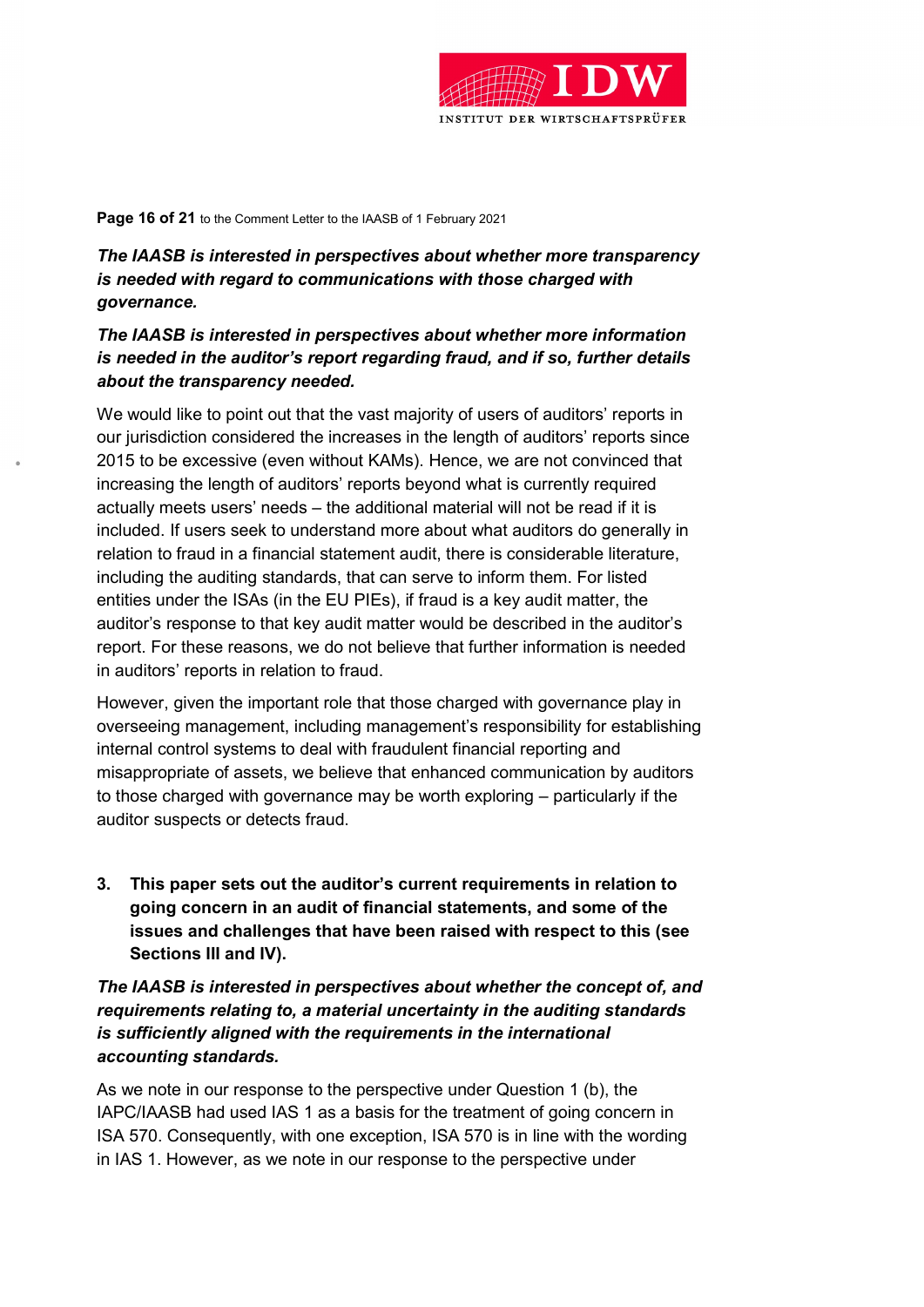

Page 17 of 21 to the Comment Letter to the IAASB of 1 February 2021

Question 1 (b), this does not resolve the ambiguities within IAS 1 that therefore also exist in ISA 570.

The one crucial exception to the alignment of ISA 570 with IAS 1 with respect to wording is in paragraphs 2 and 19 (b) of ISA 570, in which reference is made to the going concern basis of accounting relating to the entity being able to, and a material uncertainty meaning the entity may be unable to, respectively, "realize its assets and discharge its liabilities in the normal course of business". This wording was originally adapted from the AICPA Auditing Standards and does not stem from IAS 1. These variances in wording from IAS 1 cause further ambiguity as to the meaning of "going concern" and "material uncertainty". We note that the wording originally taken from the AICPA Auditing Standards at the time actually reflects what "going concern" has always meant in common law jurisdictions until the advent of IAS 1 (and in the U.S. the redefinition of going concern by the FASB much later).

# The IAASB is interested in perspectives about whether changes are needed with regard to going concern and other concepts of resilience (within the purview of the IAASB's remit).

In line with our response immediately above and in our response to the perspective under Question 1 (b), we believe that the going concern and material uncertainty concepts need to be less ambiguous. To this effect, changes would be needed to IAS 1 and other accounting standards in the short to medium term, but we believe this to be unlikely.

Unless financial reporting frameworks were to add or include other concepts, such as resilience, we believe that, given the IAASB's remit for the ISAs, such other concepts cannot be included within a financial statement audit. Rather, if such concepts are not included in financial reporting frameworks, then the required audit scope can only be extended to such concepts through legislators or appropriately legally empowered regulators.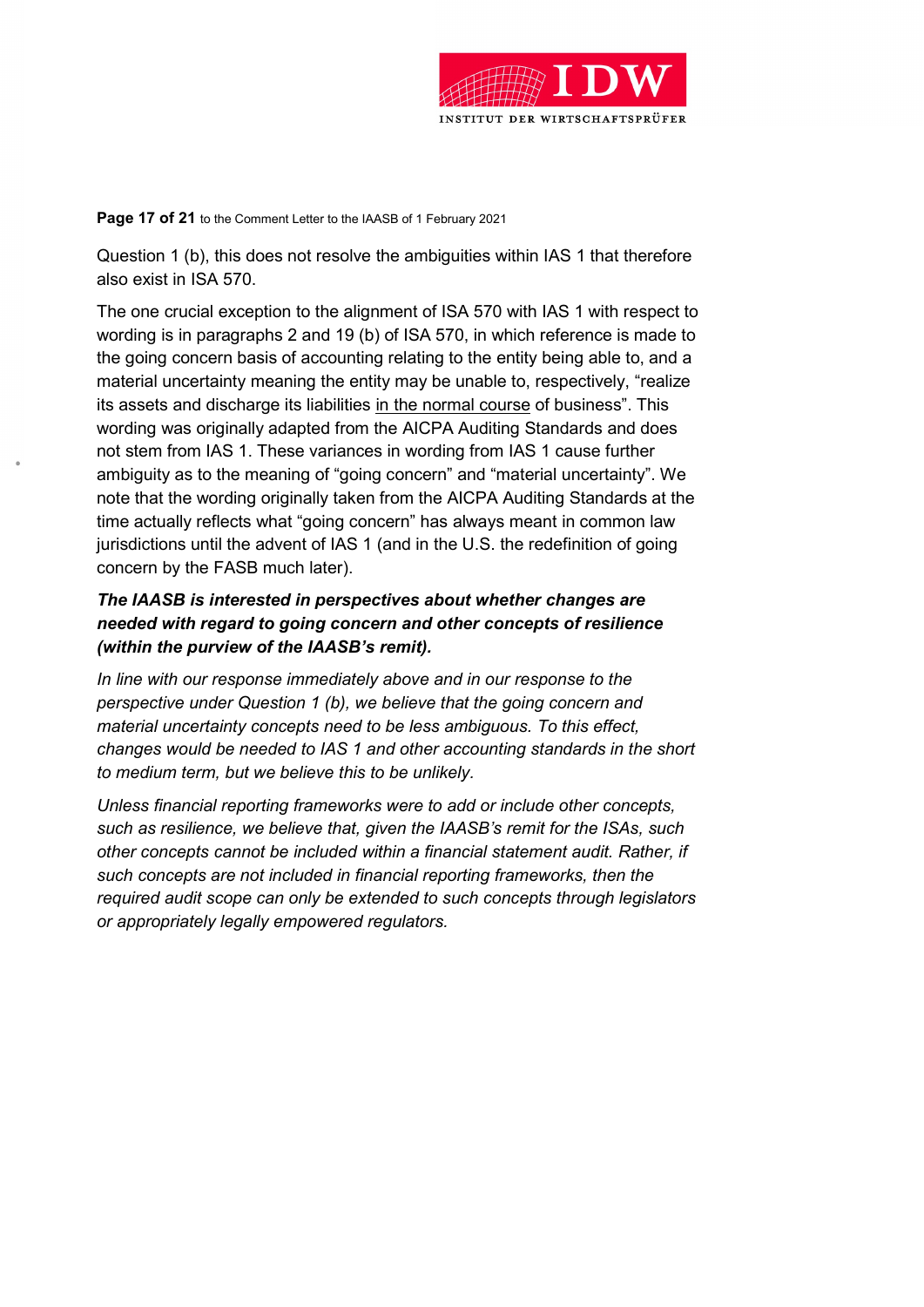

Page 18 of 21 to the Comment Letter to the IAASB of 1 February 2021

In your view:

(a) Should the auditor have enhanced or more requirements with regard to going concern in an audit of financial statements? If yes, in what areas?

As we note in our comments in the body of the letter, whether auditors should have enhanced or more requirements with regard to going concern in an audit of financial statements is a matter that should be explored using an analysis by the IAASB that is evidence-based. Furthermore, as noted in our responses immediately above, the ambiguities of the meaning of the going concern concepts used in ISA 570 also need to be addressed. We are therefore not convinced that a case has been made that enhanced or more requirements are needed in relation to going concern.

The IAASB is interested in perspectives on whether entities should be required to assess their ability to continue as a going concern for longer than twelve months, and therefore whether auditors should be required to consider this longer time period in their assessment, beyond the current required period. If stakeholders believe a longer timeframe should be required, alignment will need to be retained between the requirements under the applicable financial reporting framework and the auditing standards in order for auditors to be able to adequately perform their procedures.

The COVID-19 crisis has shown only too clearly that even an assessment of the ability to continue as a going concern for twelve months may be a very difficult task under certain conditions. Furthermore, the further into the future such assessments are made, the greater the uncertainty as to their veracity. In addition, we believe that calls by some stakeholders to increase the period of assessment beyond twelve months after the balance sheet date are really not about going concern as defined, but rather about the longer term resilience of an entity and the sustainability of its business model. Furthermore, if the period of assessment is increased for auditors, but not for management, it would mean that auditing standards are setting forth requirements for management, which is beyond their remit (note our comment in our response to the perspective under Question 1 (b) about auditing standards being used as the "repair shop" for supposedly deficient accounting standards). Consequently, unless financial reporting frameworks increase the period of assessment beyond twelve months after the balance sheet date (which we believe is unlikely) or include new concepts such as resilience or the sustainability of an entity's business model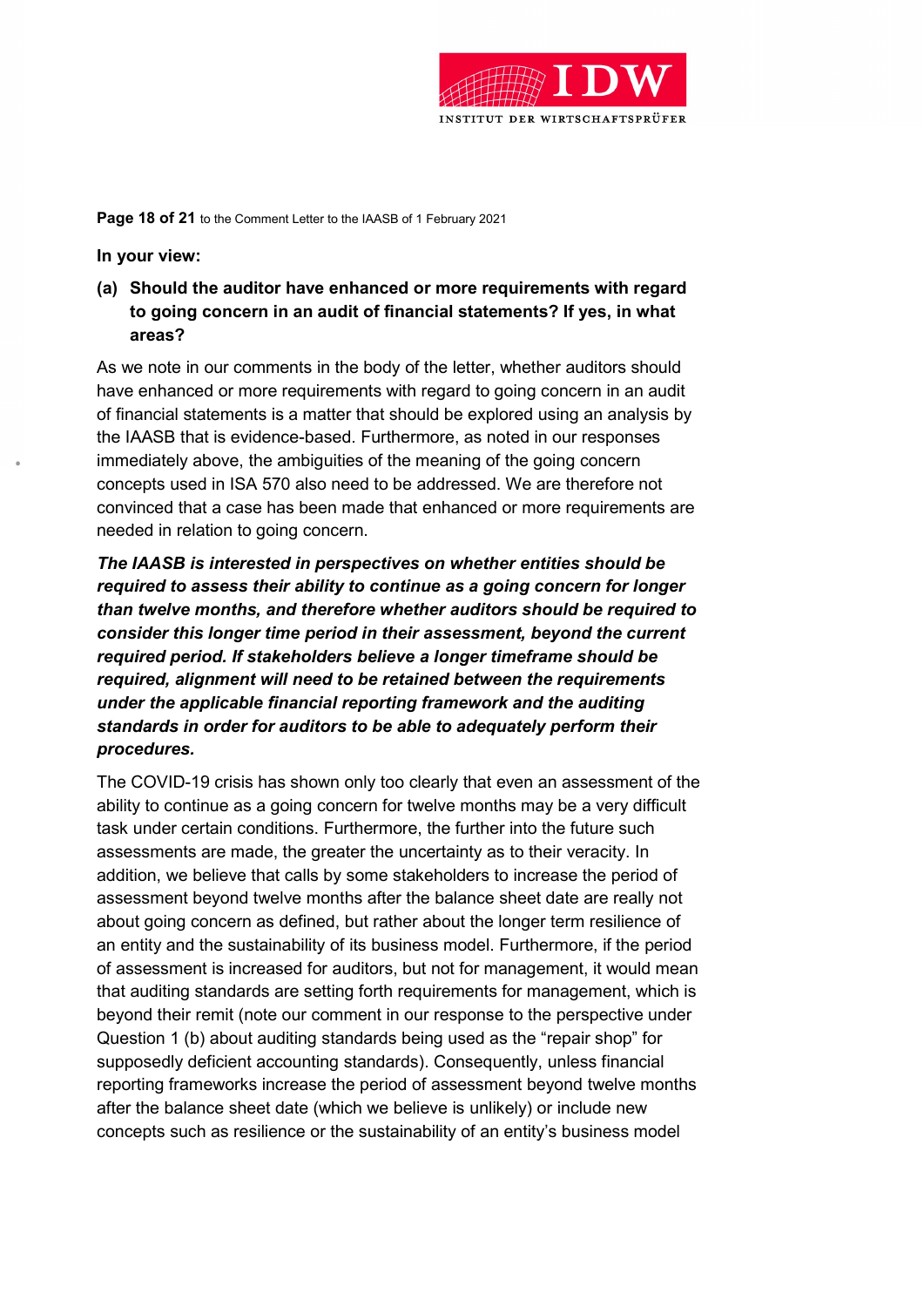

Page 19 of 21 to the Comment Letter to the IAASB of 1 February 2021

beyond this, we do not believe that a longer timeframe for going concern is appropriate.

# The IAASB is interested in perspectives about whether more is needed in relation to professional skepticism when undertaking procedures with regard to going concern and what additional procedures, if any, may be appropriate.

As we note in our comments in the body of the letter, whether auditors should have enhanced or more requirements with regard to the exercise of professional skepticism regarding going concern in an audit of financial statements is a matter that should be explored using an analysis by the IAASB that is evidencebased. In any case, simply increasing the incidence of the use of the term "professional skepticism" in ISA 570 will not serve any useful purpose.

- (b) Is there a need for enhanced procedures only for certain entities or in specific circumstances? If yes:
	- i. For what types of entities or in what circumstances?
	- ii. What enhancements are needed?
	- iii. Should these changes be made within the ISAs or outside the scope of an audit (e.g., a different engagement)? Please explain your answer.

As we note in our comments in the body of the letter, whether auditors should have enhanced or more requirements with regard to going concern in an audit of financial statements in line with the applicable financial reporting frameworks is a matter that should be explored using an analysis by the IAASB that is evidence-based. Furthermore, if other matters are sought to be required beyond going concern as defined in financial reporting frameworks, then these must be required by legislators or appropriately legally empowered regulators – not the IAASB. This would not preclude the IAASB from considering whether engagements on other matters (for example, assurance on resilience or the sustainability of an entity's business model, assurance on the risk management system related to going concern) might be appropriate on a voluntary basis.

- (c) Do you believe more transparency is needed:
	- i. About the auditor's work in relation to going concern in an audit of financial statements? If yes, what additional information is needed and how should this information be communicated (e.g., in communications with those charged with governance, in the auditor's report, etc.)?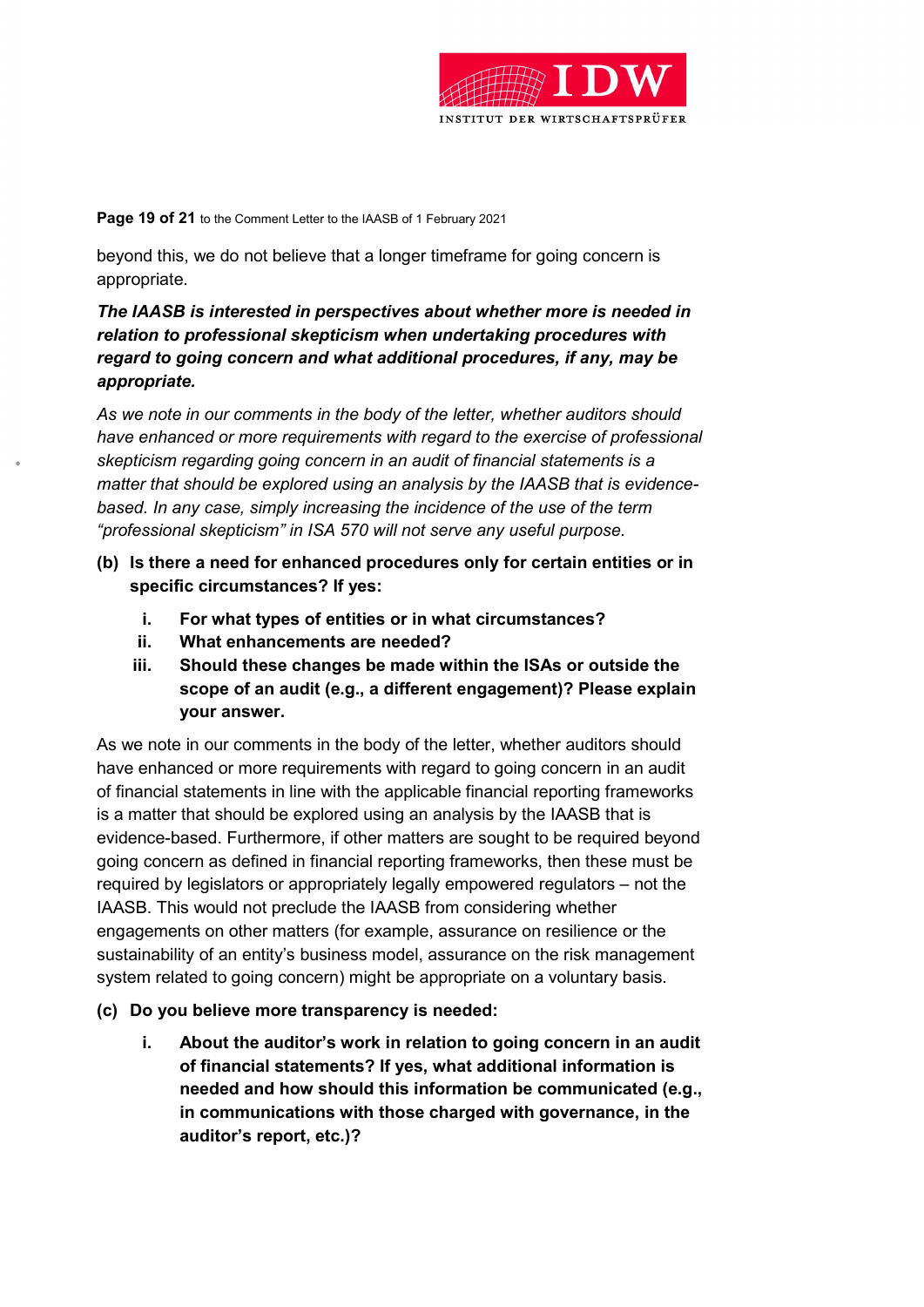

#### Page 20 of 21 to the Comment Letter to the IAASB of 1 February 2021

The IAASB is interested in perspectives about whether more transparency is needed with regard to communications with those charged with governance.

The IAASB is interested in perspectives about whether more information is needed in the auditor's report regarding going concern, and if so, further details about the transparency needed.

We believe that that the IAASB might wish to consider exploring whether further transparency in the auditor's report about the auditor's conclusions with respect to the appropriateness of the going concern basis of accounting and the existence of a material uncertainty might be appropriate to reduce the knowledge gap even when the former is appropriate and the latter does not exist. However, as noted in our response to the evolution gap in question 1 (a), since an audit of financial statements is an attestation engagement due to independence requirements, such auditor assertions in the auditor's report are predicated upon financial reporting frameworks actually requiring management assertions in the financial statements about the appropriateness of the going concern basis of accounting and the conclusion that a material uncertainty does not exist. Without such management assertions in the financial statements, additional assertions in this respect would not be appropriate.

Since those charged with governance are responsible for overseeing management's assessment of the ability of the entity to continue as a going concern, consideration may also be given to having auditors provide more information to those charged with governance about the auditor's evaluation of management's assessment.

ii. About going concern, outside of the auditor's work relating to going concern? If yes, what further information should be provided, where should this information be provided, and what action is required to put this into effect?

We very much believe that management needs to include much more information in the notes to the financial statements about its assessment of whether the going concern basis of accounting is appropriate and whether a material uncertainty exists. However, this would need to be required by the applicable financial reporting framework.